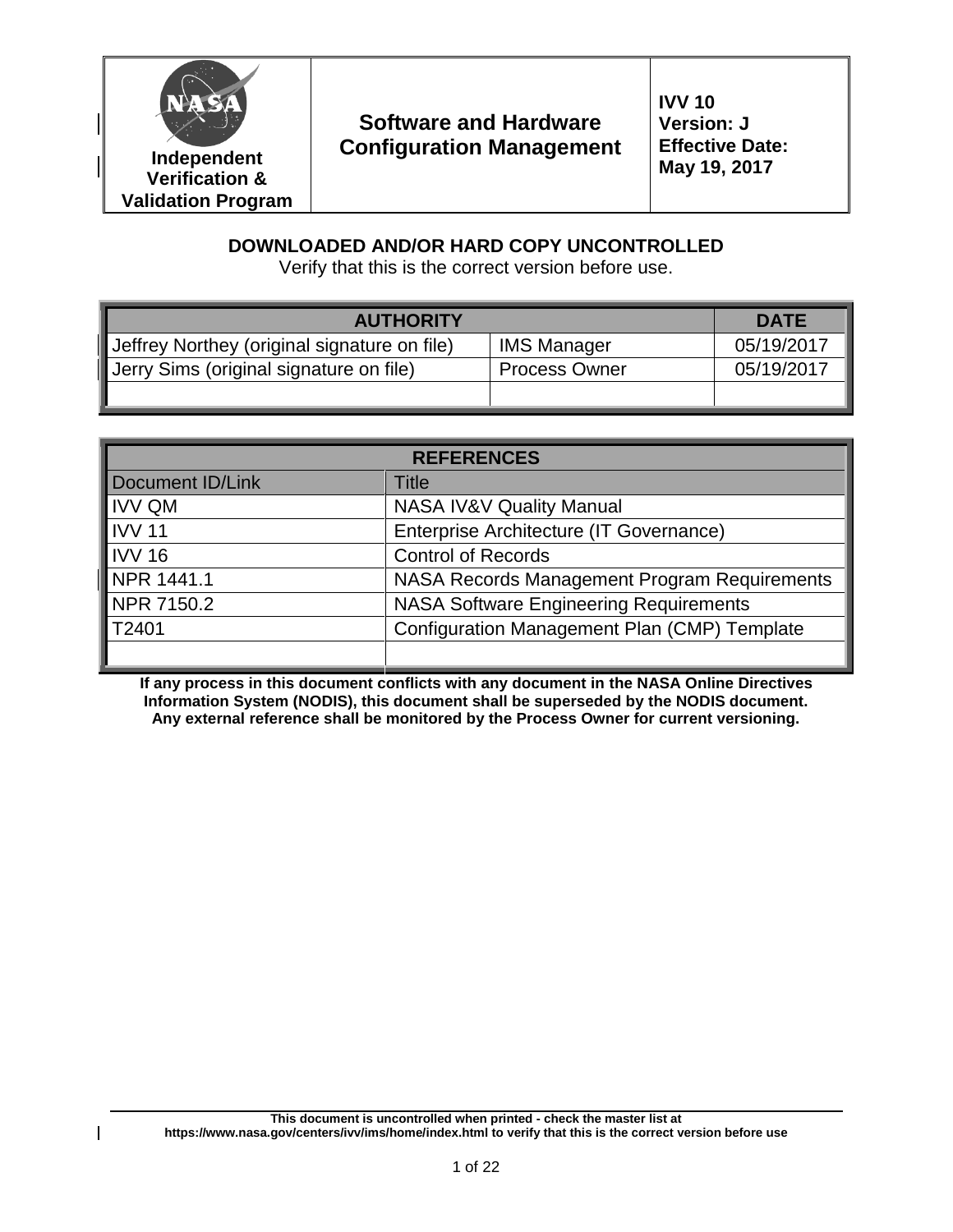

#### **1.0 Purpose**

The purpose of this system level procedure (SLP) is to define configuration management (CM), its constituent functions, processes, and procedures, and how NASA IV&V Program Management determines and applies CM to NASA IV&V software and hardware projects. This SLP also provides a basis for tailoring CM for different programs/projects with different life cycles and specific requirements.

#### **2.0 Scope**

This SLP defines the CM requirements that apply to internally managed NASA activities and initiatives, as defined by the Enterprise Architecture Board (EAB), Program Management, or Functional Lead. Examples are the Software Assurance Tools (SWAT) Group servers and tools, as well as desktop applications and hardware; the security and badge systems; and tools such as web sites. Approved CM Plans (CMPs) shall be maintained in the Configuration Library of a project.

#### **3.0 Definitions and Acronyms**

Official NASA IV&V roles and terms are defined in the [Quality Manual.](https://www.nasa.gov/centers/ivv/ims/slps/index.html) Specialized definitions identified in this SLP are defined below. For CM requirements, the same person may be assigned multiple roles in the process.

#### **3.1 Baseline**

A Baseline is a configuration of a hardware, software, or system at a discrete point in its life cycle.

#### **3.2 Change Package**

The Change Package consists of the Change Request (CR) and documentation describing the evaluation of the CR by the Engineering Staff.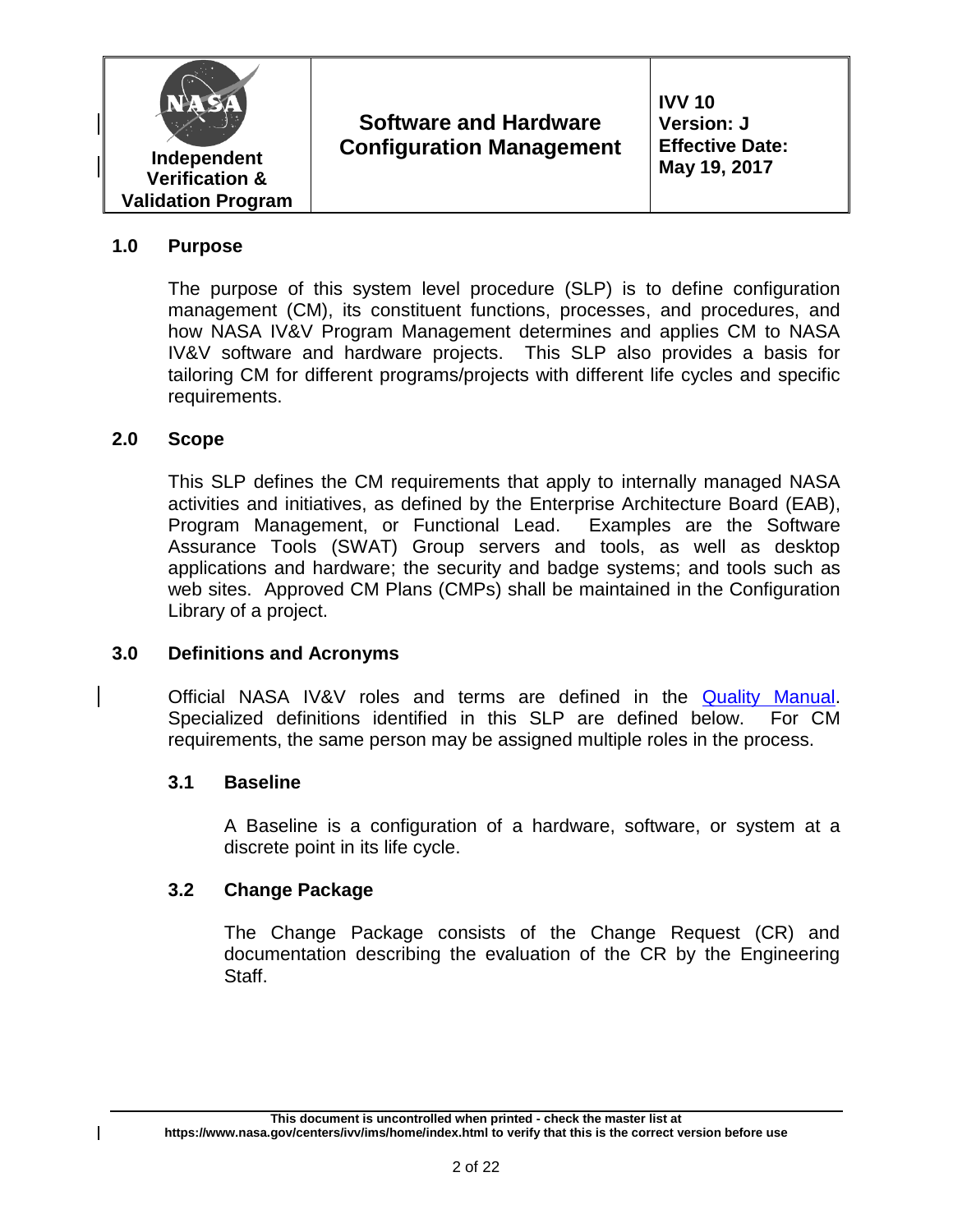

**IVV 10 Version: J Effective Date: May 19, 2017**

# **3.3 Configuration**

A Configuration is the functional and/or physical characteristics of hardware, software, or systems as set forth in technical documentation and realized in a product.

# **3.4 Configuration Authentication**

Configuration Authentication is the process of verifying that a deliverable hardware, software, or system Baseline contains all of the items that are required for delivery. Configuration Authentication also ensures that these items have been verified and satisfy their requirements.

#### **3.5 Configuration Control**

Configuration Control is the process of evaluating, coordinating, and deciding on the disposition of proposed changes to the Configuration Items. Configuration Control also governs the implementation of approved changes to baselined, hardware, software, systems and associated documentation.

#### **3.6 Configuration Identification**

Configuration Identification is the process of defining each Baseline to be established during the hardware, software, or system life cycle. It describes the Configuration Items and their documentation that make up each Baseline.

#### **3.7 Configuration Item**

A Configuration Item refers to each of the locally related components that make up some discrete element of the product.

#### **3.8 Configuration Librarian**

The Configuration Librarian is the NASA IV&V civil service or contract employee responsible for maintaining the Configuration Library of a project.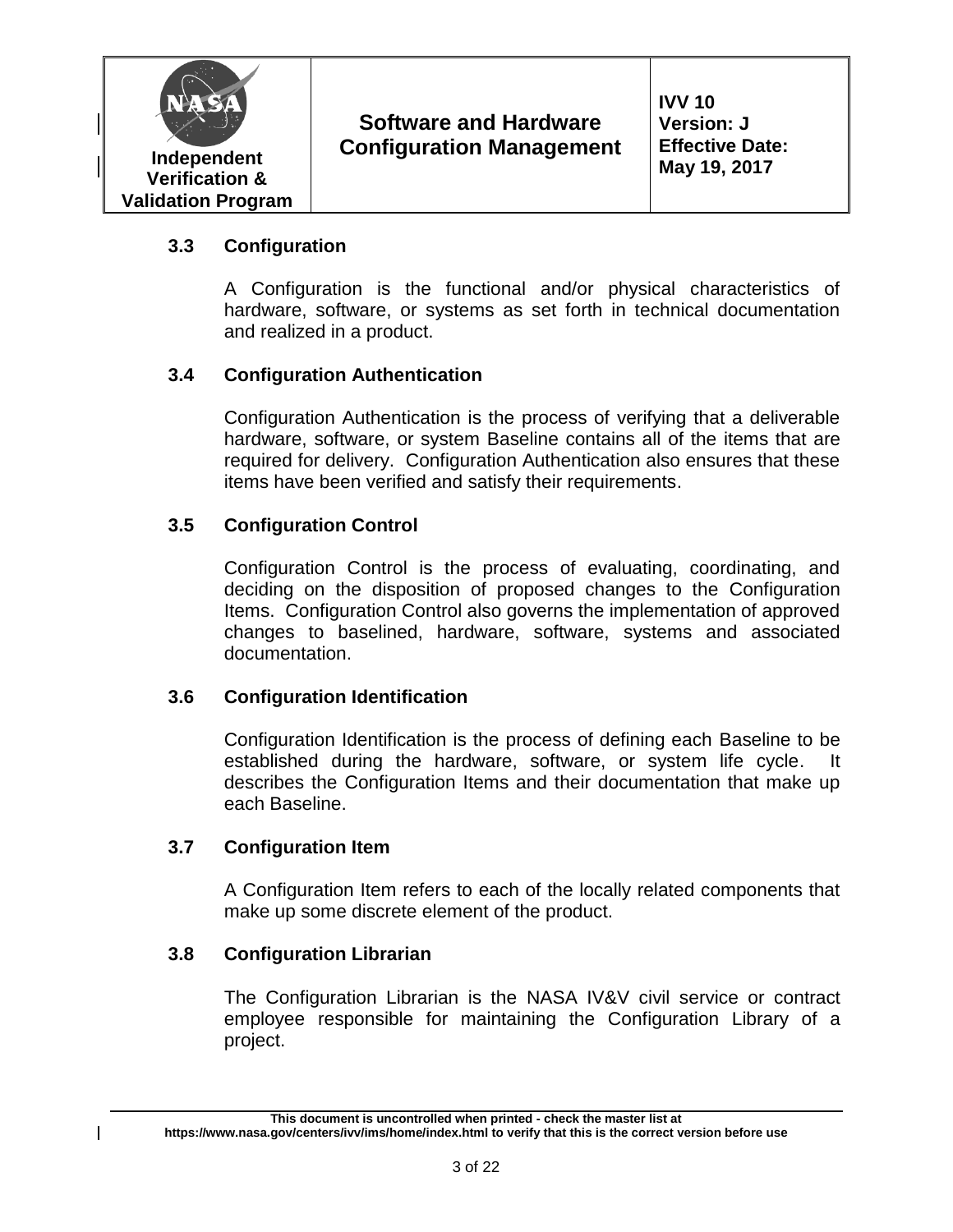

**IVV 10 Version: J Effective Date: May 19, 2017**

# **3.9 Configuration Library**

The Configuration Library is the physical or logical location where all CM information for a project is contained.

# **3.10 Configuration Management (CM)**

CM is the process of identifying the configuration of the product at discrete points in time. CM is also the systematic control of changes to the identified configuration for the purpose of maintaining product integrity and traceability throughout the product life cycle. CM consists of four processes:

- 1. Configuration Identification
- 2. Configuration Control
- 3. Configuration Status Accounting
- 4. Configuration Authentication

# **3.11 Configuration Management Officer (CMO)**

The CMO is the NASA IV&V civil service or contract employee who has responsibility for managing the CM process for the Responsible Manager.

# **3.12 Configuration Management Plan (CMP)**

The CMP is the document written by the Responsible Manager or CMO that demonstrates how the project will follow the CM process and a template, T2401, can be found on the NASA IV&V Management System (IMS) web site<https://www.nasa.gov/centers/ivv/ims/templates/index.html>

#### **3.13 Configuration Status Accounting**

Configuration Status Accounting is the process used to trace changes to the hardware, software, or system.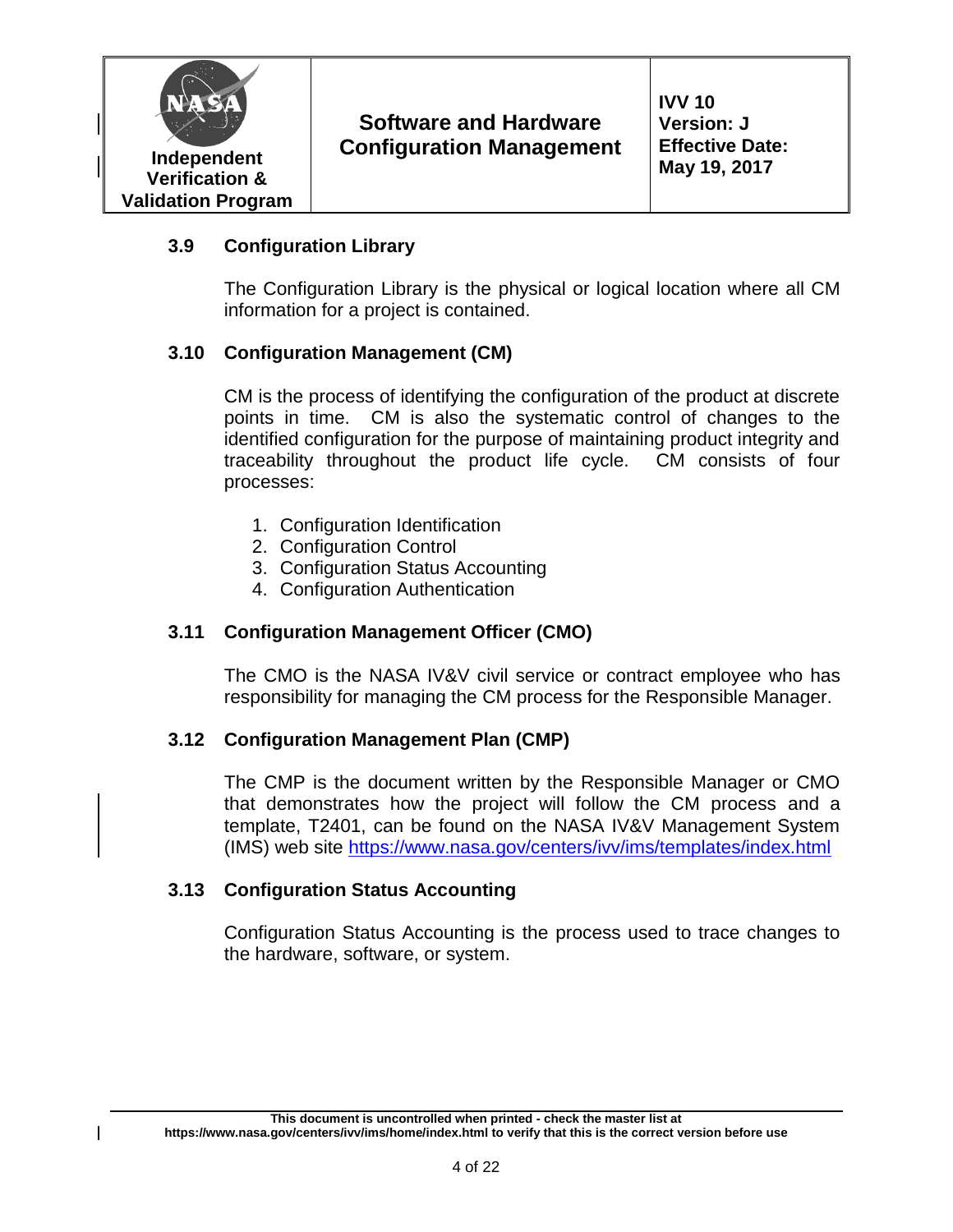

**IVV 10 Version: J Effective Date: May 19, 2017**

# **3.14 Engineering Staff**

The Engineering Staff is a group of NASA IV&V civil service or contract employees designated by the Responsible Manager to design, test, implement, and verify changes to a baselined project.

# **3.15 Enterprise Architecture Board (EAB)**

The EAB comprises NASA IV&V civil service and contract employees per IVV 11, *Enterprise Architecture (IT Governance)*. The EAB has the responsibility of ensuring that all information technology (IT) assets are purchased or created in accordance with the NASA IV&V Enterprise Architecture (EA) policy.

# **3.16 Project**

A project is an activity or initiative as defined by the EAB in which the primary customer is the NASA IV&V Program. Examples include developing a risk management tool, creating and managing IV&V websites and tools, and procuring a new software package to meet a new business capability.

# **3.17 Project Initiator**

The Project Initiator is anyone who initiates a project within the scope of this SLP.

# **3.18 Requester**

The Requester is anyone who submits a request for a change to hardware, software, systems, or associated documentation within the scope of this SLP.

# **3.19 Responsible Functional Lead**

The Responsible Functional Lead is the NASA IV&V civil service employee who has organizational authority over the Responsible Manager (e.g., Office Lead, PFM Lead).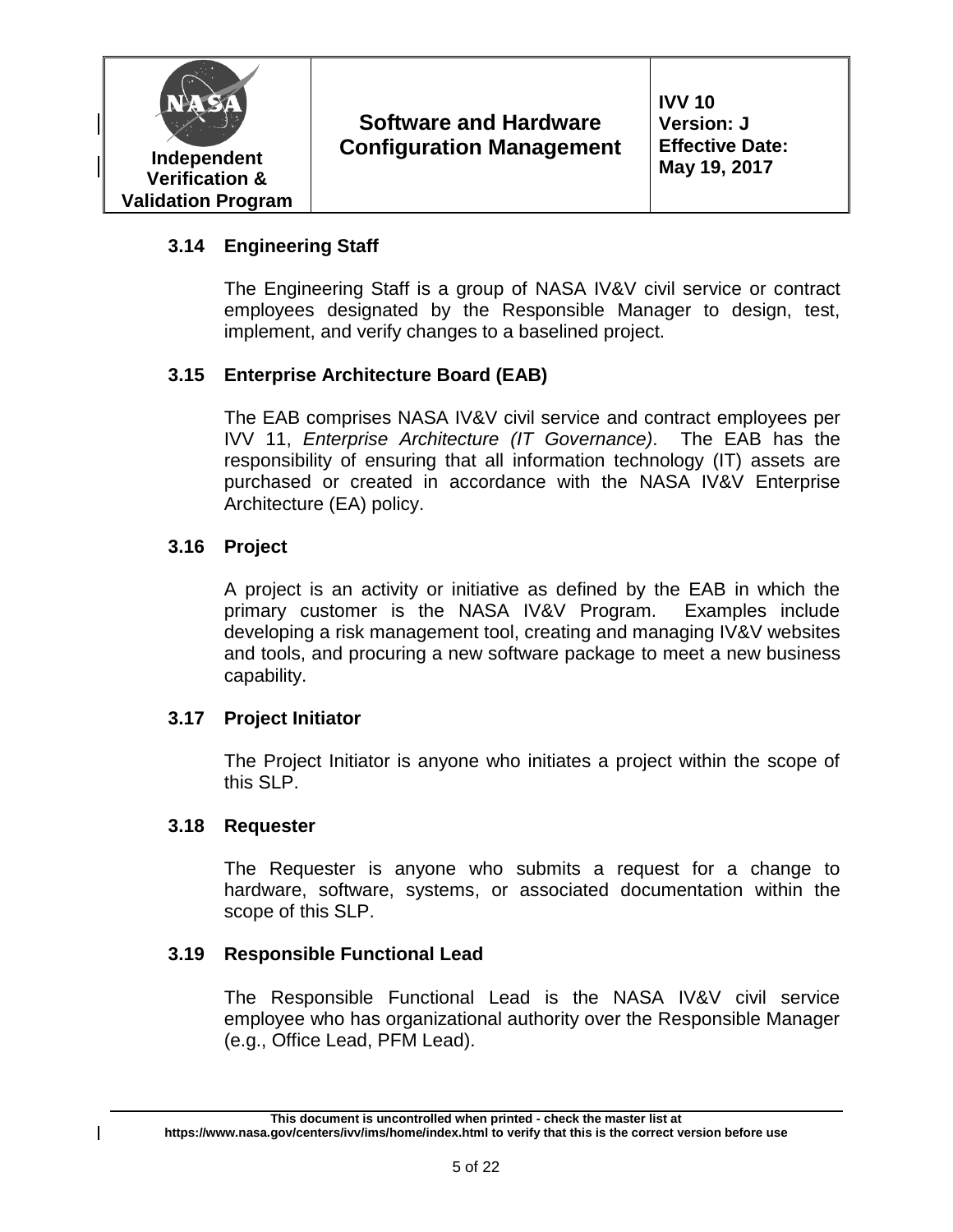

#### **3.20 Responsible Manager**

The Responsible Manager is the NASA IV&V civil service employee who has the responsibility and authority to accomplish/implement a specific activity or process (e.g., organizational line manager, project manager).

#### **3.21 Acronyms**

 $\overline{\phantom{a}}$ 

| CCB          | <b>Configuration Control Board</b>               |
|--------------|--------------------------------------------------|
| CI           | Configuration Item                               |
| <b>CM</b>    | <b>Configuration Management</b>                  |
| <b>CMO</b>   | <b>Configuration Management Officer</b>          |
| <b>CMP</b>   | <b>Configuration Management Plan</b>             |
| <b>CR</b>    | <b>Change Request</b>                            |
| EA           | <b>Enterprise Architecture</b>                   |
| <b>EAB</b>   | <b>Enterprise Architecture Board</b>             |
| <b>FCR</b>   | <b>Functional Configuration Report</b>           |
| <b>IMS</b>   | <b>NASA IV&amp;V Management System</b>           |
| ΙT           | <b>Information Technology</b>                    |
| <b>NODIS</b> | <b>NASA Online Directives Information System</b> |
| <b>NPR</b>   | <b>NASA Procedural Requirements</b>              |
| <b>PCR</b>   | <b>Physical Configuration Report</b>             |
| QM           | <b>Quality Manual</b>                            |
| <b>SLP</b>   | <b>System Level Procedure</b>                    |
| WI           | <b>Work Instruction</b>                          |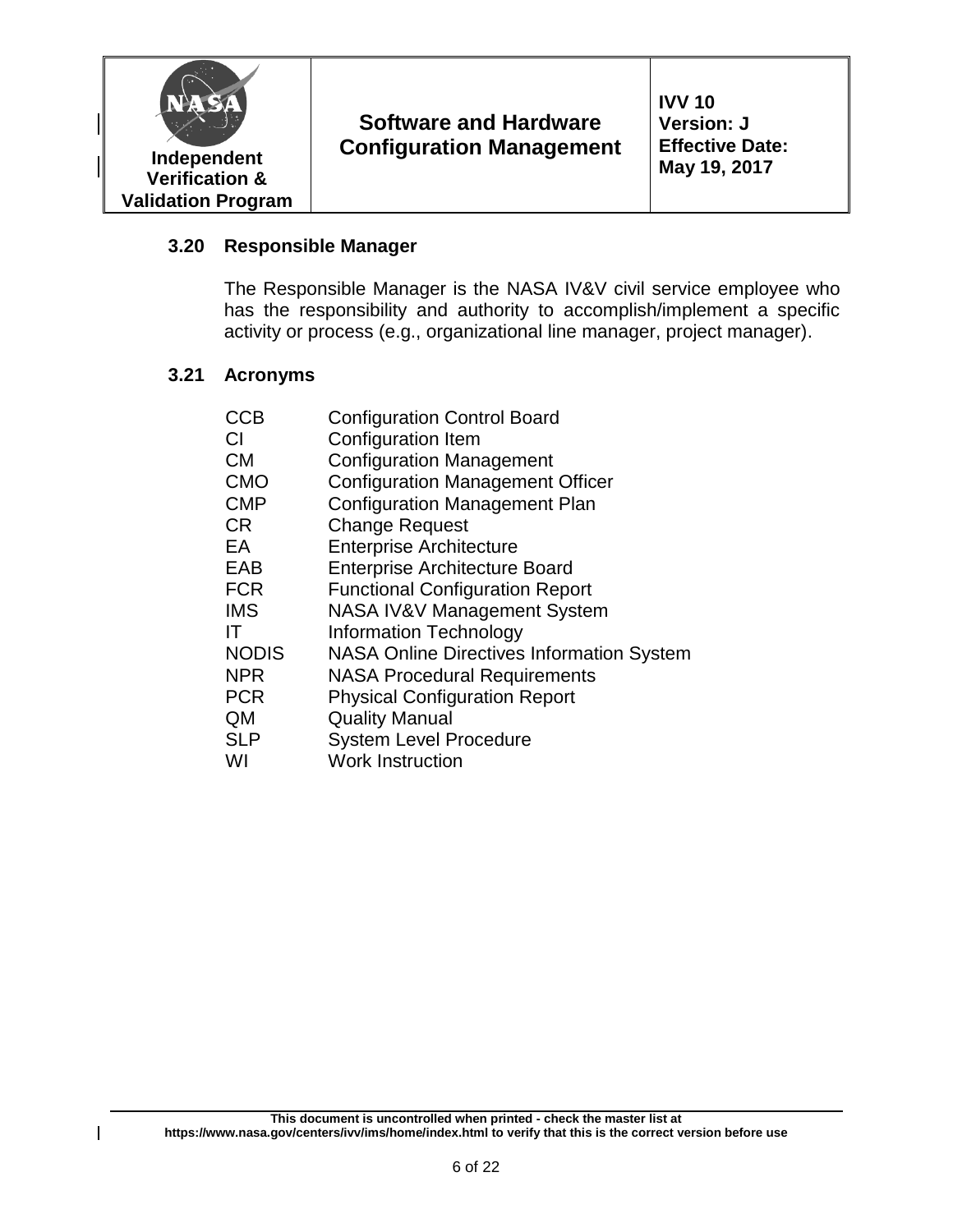

#### **4.0 Process Flow Diagram**

The following diagrams depict processes described in this document, and the responsibilities and actions that shall be performed by process participants. Any information supplemental to a depicted process will appear after the diagram.

#### **4.1 Application of CM to a Project**

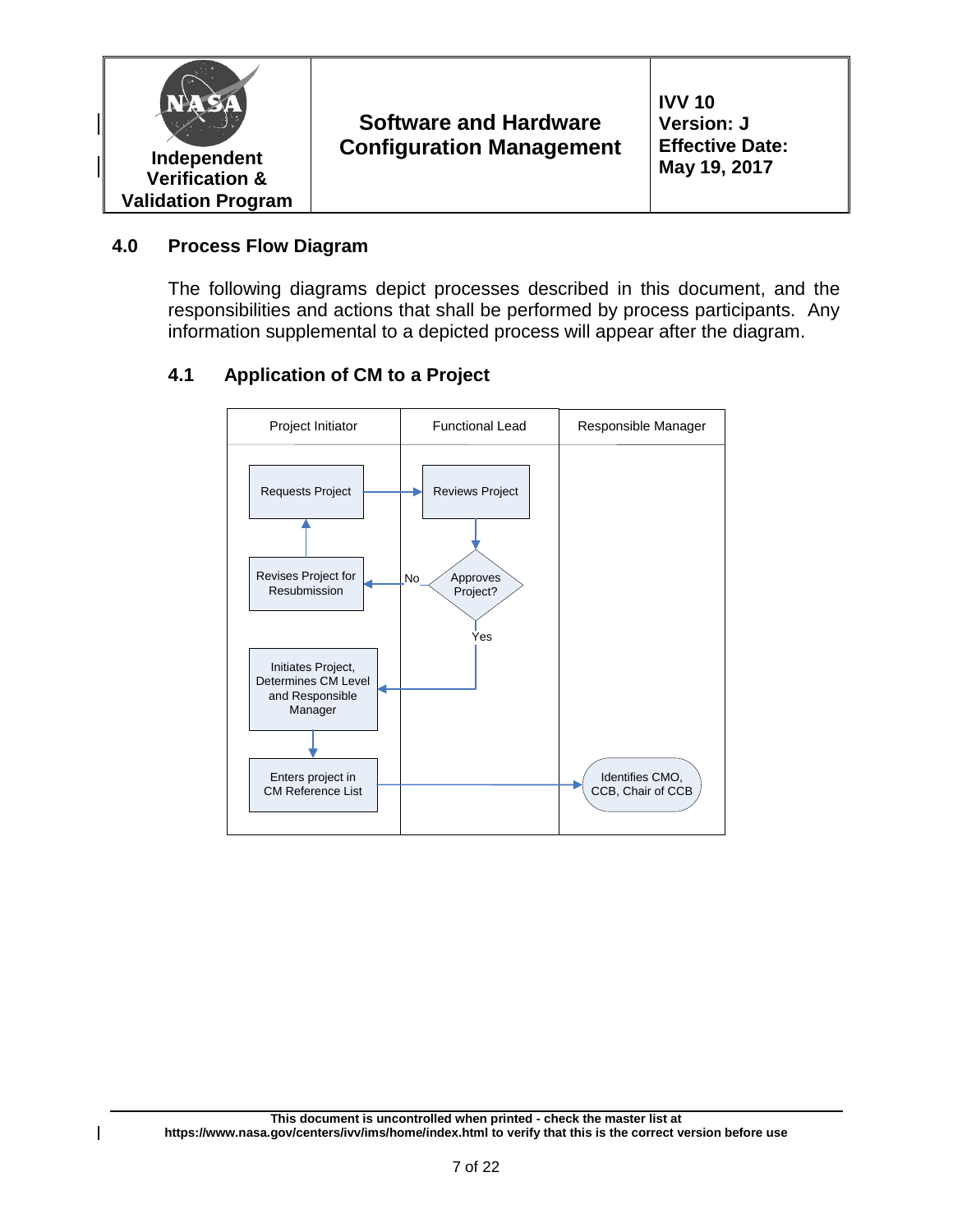

#### **4.1.1 Project Initiation**

If there is a risk that not performing configuration management would result in failure to achieve desired goals and objectives, then the Project Initiator should follow this process. If the Project Initiator is unsure if CM should be applied to the project, then the Project Initiator should ask the Responsible Functional Lead, EA Board, or Program Management for guidance.

The Project Initiator shall determine the level of CM to be used on the project. NASA Procedural Requirement (NPR) 7150.2, *NASA Software Engineering Requirements*, provides direction for software projects concerning not only CM requirements, but all aspects of a software effort that must be tracked for a NASA project. The minimum requirement is that a CMP will be created and maintained by the project.

If the project requires a server to be built, a draft version of the CMP is to be provided to the IT Group Lead within 30 days, with an appropriate point of contact for managing the server. Servers without a draft CMP and POCs after a period of 30 days will be shut down until the required CMP documentation is provided. Written notifications to Responsible Manager of Project Initiator will be provided where possible prior to the shutdown of any server.

# **4.1.2 Identification of Key Personnel**

#### **4.1.2.1 Responsible Manager Identification**

The Project Initiator will identify or designate a Responsible Manager for the purposes of CM. Typically, this will be the same person as the Project Initiator. The Responsible Manager shall be documented in the CM Reference List.

#### **4.1.2.2 Responsible Functional Lead Identification**

The Project Initiator will identify the Responsible Functional Lead for the purposes of CM. This will depend on the person to whom the Responsible Manager reports for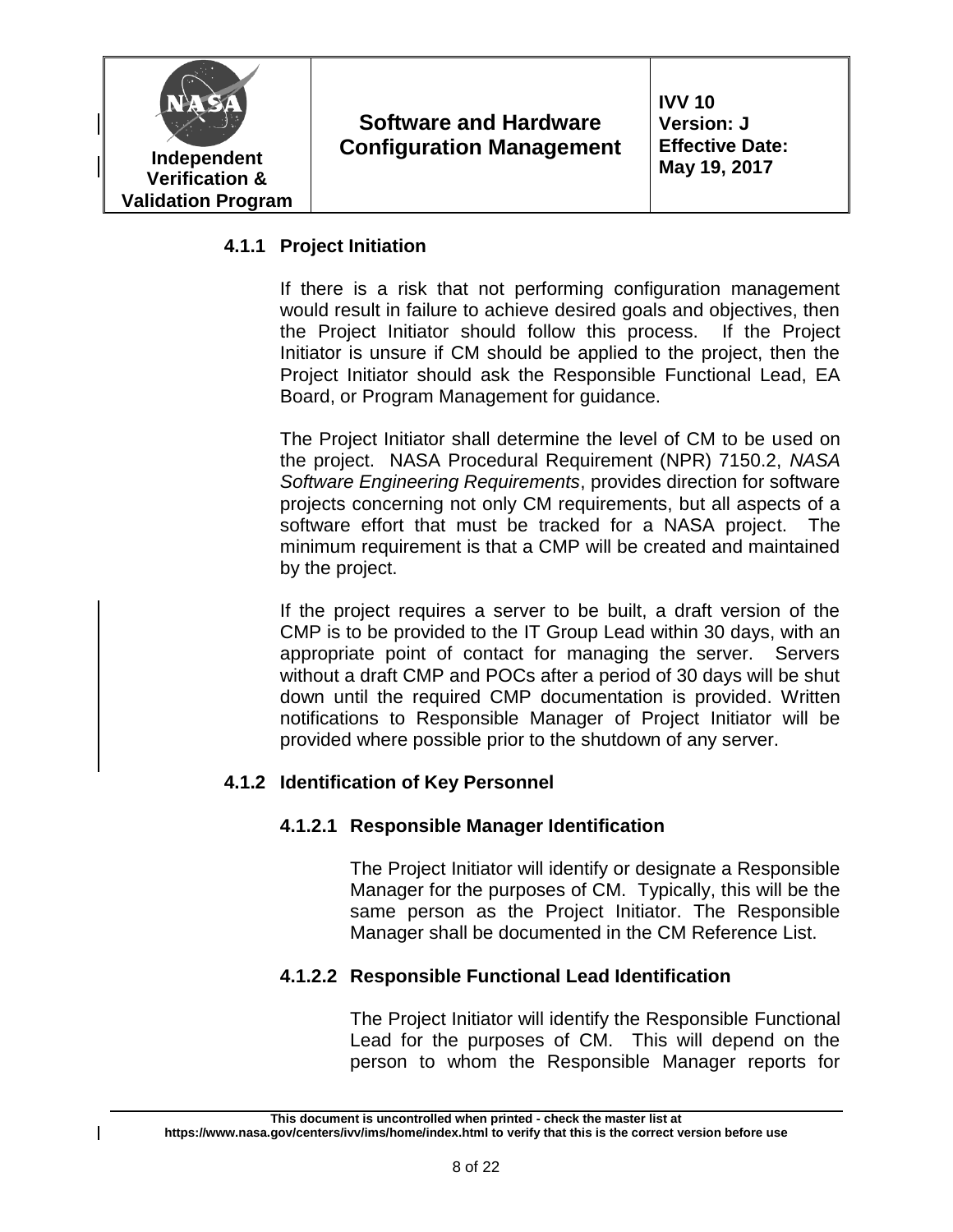

business purposes and requirements. The Responsible Functional Lead shall be documented in the CM Reference List.

# **4.1.2.3 Configuration Management Officer (CMO) Identification**

The Responsible Manager will identify or designate a CMO to direct the CM effort for the project.

# **4.1.2.4 Configuration Control Board (CCB) Identification**

The Responsible Manager will identify or designate the CCB. The CCB is a working group consisting of representatives from the various disciplines and organizations of the developing project. The Responsible Manager or designee shall be the CCB chairperson.

Initially, the CCB should be made up of all immediate stakeholders, including the Responsible Manager, the CMO, and representatives from affected contractors, if applicable. If necessary, the Responsible Manager may add more personnel to the CCB.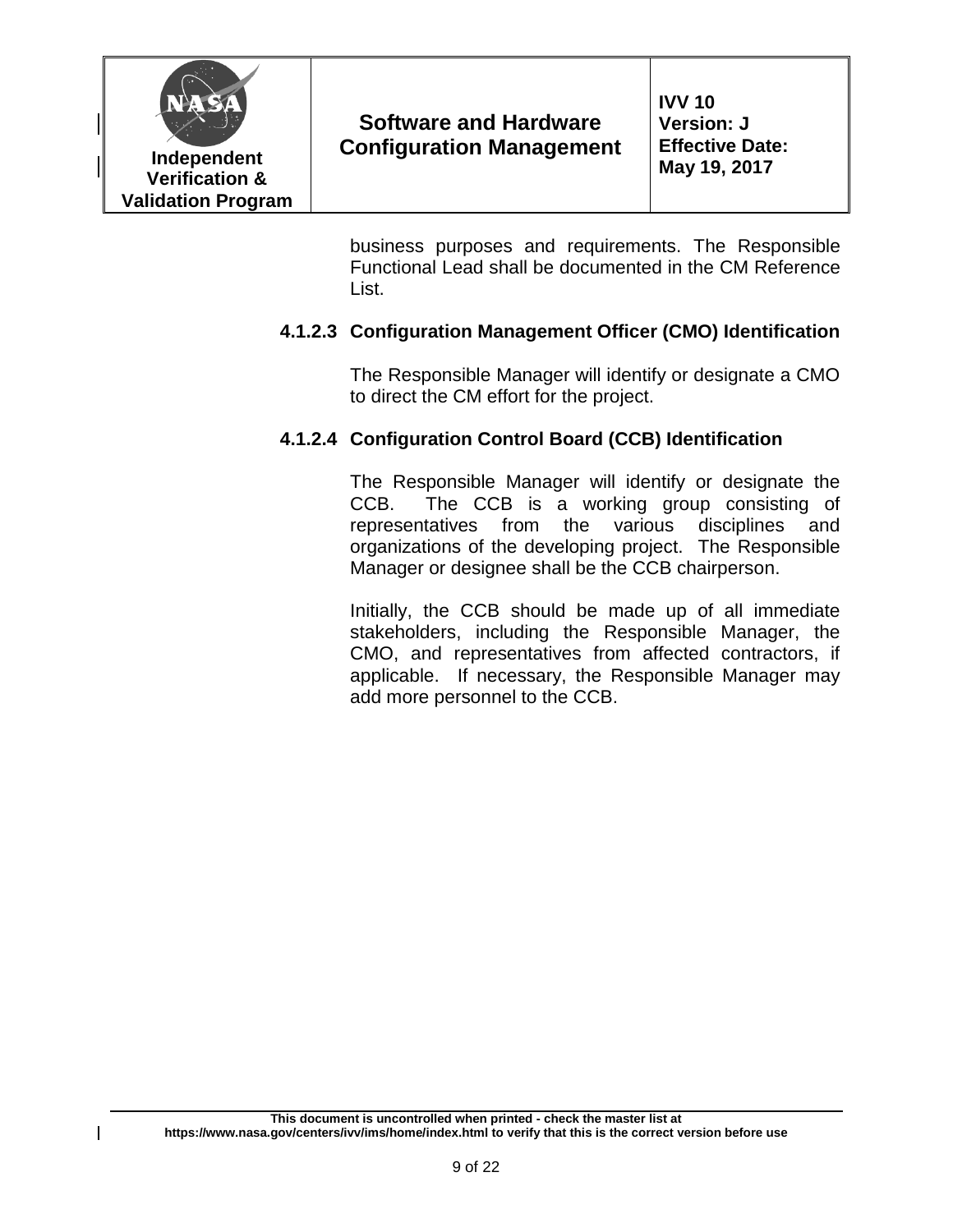





# **4.2.1 CMP Development**

CM activities for deliverable products shall be documented in a CMP or Project Plan. The Responsible Manager will determine whether a separate CMP is required for aspects of the project. The CMP may be written by either the Responsible Manager or the CMO. The CMP will address the requirements of Configuration Identification, Configuration Control, Configuration Status Accounting, and Configuration Authentication as appropriate and should be tailored to the level of CM chosen during Project Initiation, (e.g., smaller projects do not need as much documentation as large projects). Any boards (e.g., CCB) shall have their roles, responsibilities, and membership defined within either the CMP or procedures referenced in the CMP.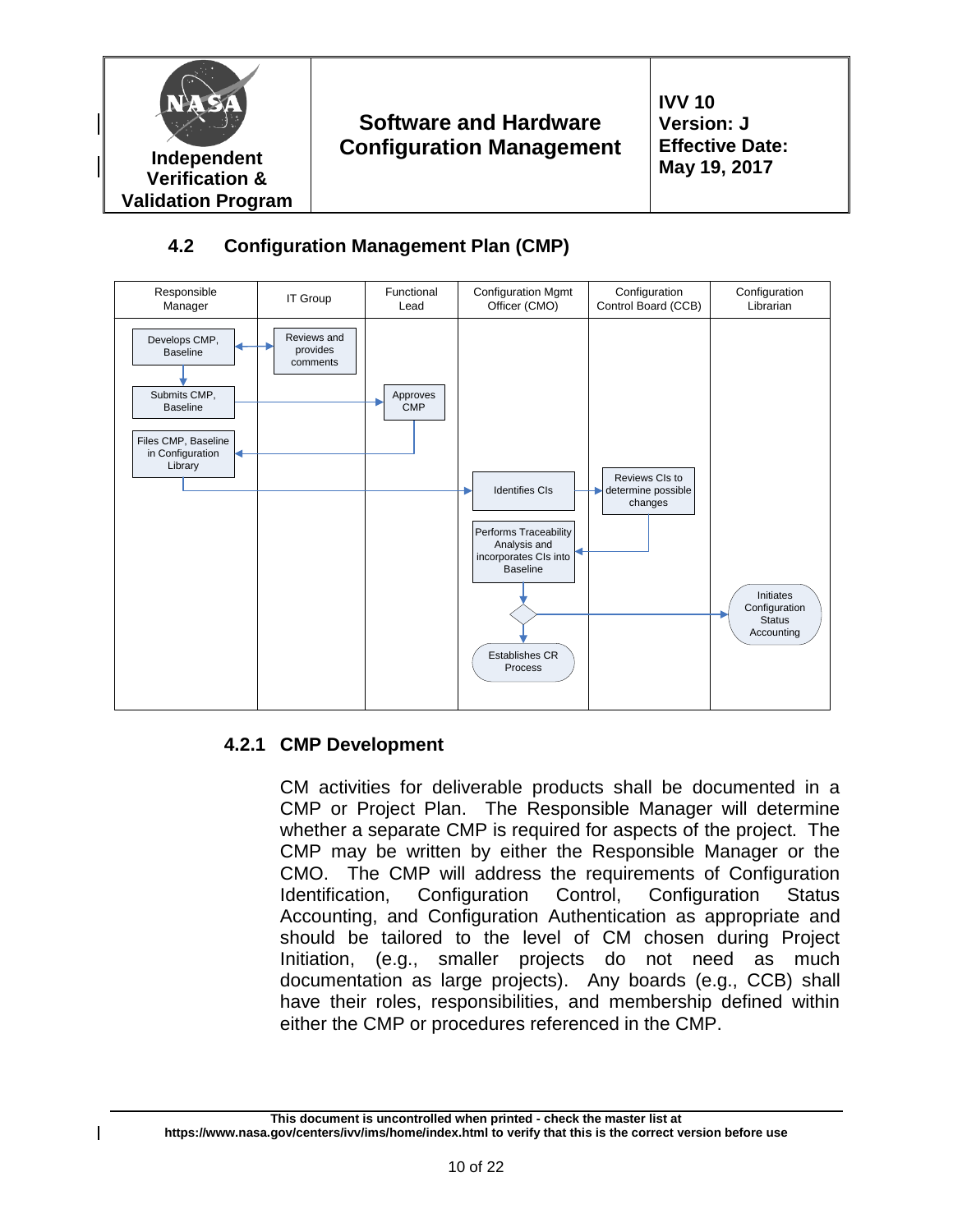

**IVV 10 Version: J Effective Date: May 19, 2017**

The first version of the CMP should be written at the beginning of the project. The CMP details the personnel responsible for each role, defines the Configuration Items (CIs) in a Configuration Baseline, and references the guides, SLPs, and work instructions (WIs) to be followed.

The Responsible Manager or CMO shall use a CMP format tailored to their project or T2401, *Configuration Management Plan (CMP) Template*, which contains a sample CMP and is located on the NASA IV&V Management System (IMS) web site (https://www.nasa.gov/centers/ivv/ims/home/index.html) so as to meet the intent of documenting the CMP.

# **4.2.2 CMP Approval and Distribution**

New projects and tools CMPs must be coordinated with the IT Group throughout the implementation. The CMP shall be forwarded to the IT Group for review and comments prior to the Go-Live date of the project or tool. The Responsible Manager and Responsible Functional Lead shall have final approval authority for the CMP. Once approved, the CMP establishes the CM requirements for the deliverable hardware, software, or system. The approved CMP establishes the CM Baseline requirements for the deliverable product. If the CMP is approved, the Responsible Manager will file the CMP in the Configuration Library. If it is rejected, the CMP will be returned to the author with suggestions for corrections. The Responsible Manager shall baseline the project, make available the authorized CMP or Project Plan – including CM requirements – to all members of the development effort, and issue detailed plans and tasks to individuals as appropriate. The IT Lead shall document the location of the CMP in the CM Reference List.

# **4.3 Configuration Identification**

# **4.3.1 Configuration Item Selection**

Hardware, software, or systems shall be grouped into Configuration Items for the Baseline according to project requirements as recommended by the CMO. Each Configuration Item will be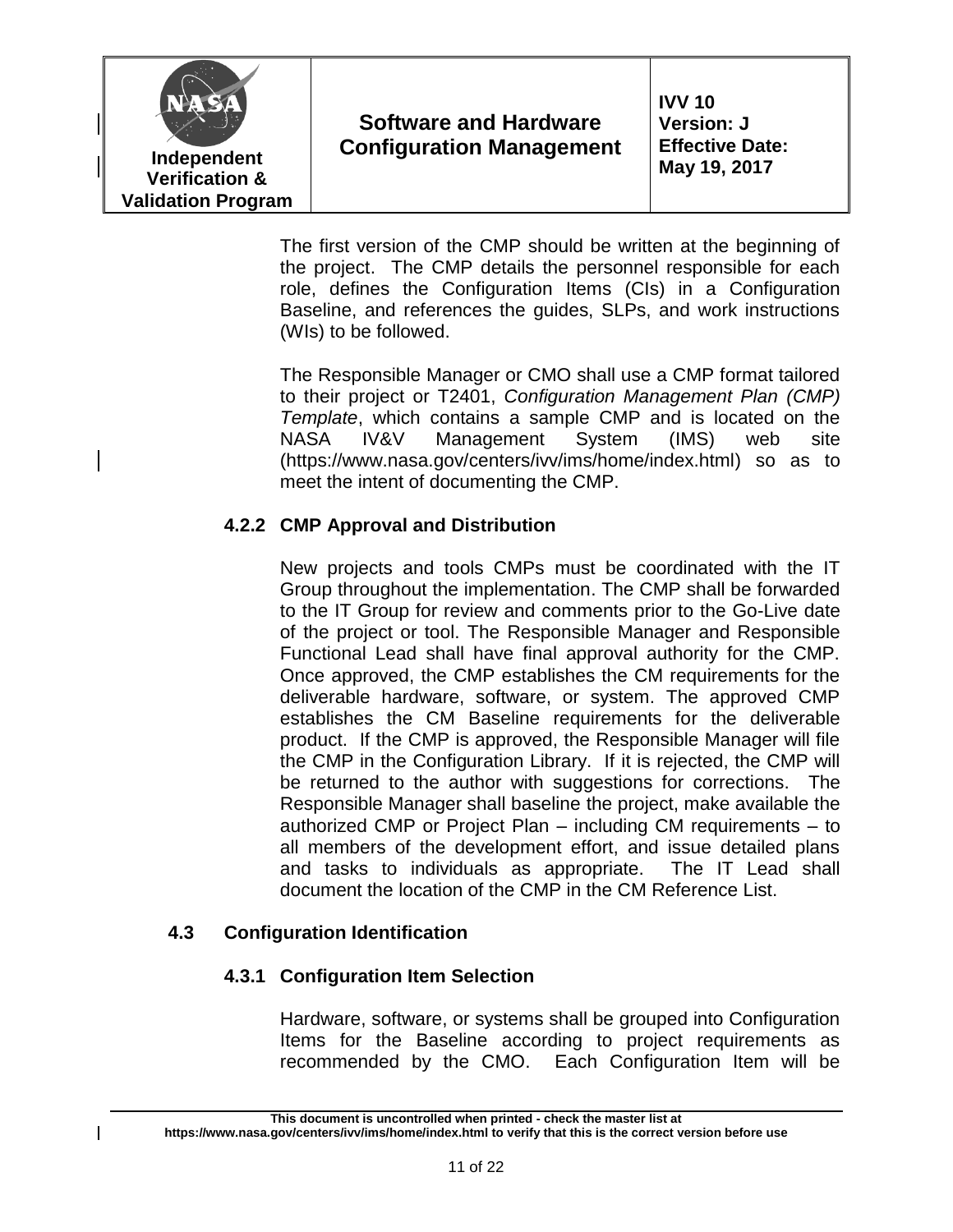

treated as an independent entity as far as the CM system is concerned. As a general rule, a Configuration Item is established for a separable piece of the hardware, software, or system that can be designed, implemented, and tested independently.

The CMO is responsible for ensuring the division of the product into Configuration Items, which may be specified by the Project Initiator, the CMO, or by the developers during requirements definition and analysis. The Configuration Item selection will be complete by the end of the preliminary design phase. The CCB will review the chosen Configuration Items. If the CCB determines that a change needs to be made, it will forward that information to the CMO. If no changes are necessary, the Configuration Items are incorporated into the Baseline by the CMO.

#### **4.3.2 Identification and Traceability**

Where appropriate, each product component shall be uniquely identified in the Baseline. This identifier shall be used in tracking and reporting the component's status. Suitable means of identification shall be used throughout all stages of production, delivery, and installation. The designation specifications, drawings, code, parts, and components shall include traceability of individual product or batches. The unique identification of products or batches requiring traceability shall be documented in the CMP by the author of the CMP.

#### **4.3.3 Product Description**

Hardware, software, or system components will be described in specifications and drawings in the Baseline by the CMO. The descriptions of the components will become more detailed as the design and development proceeds through the life cycle.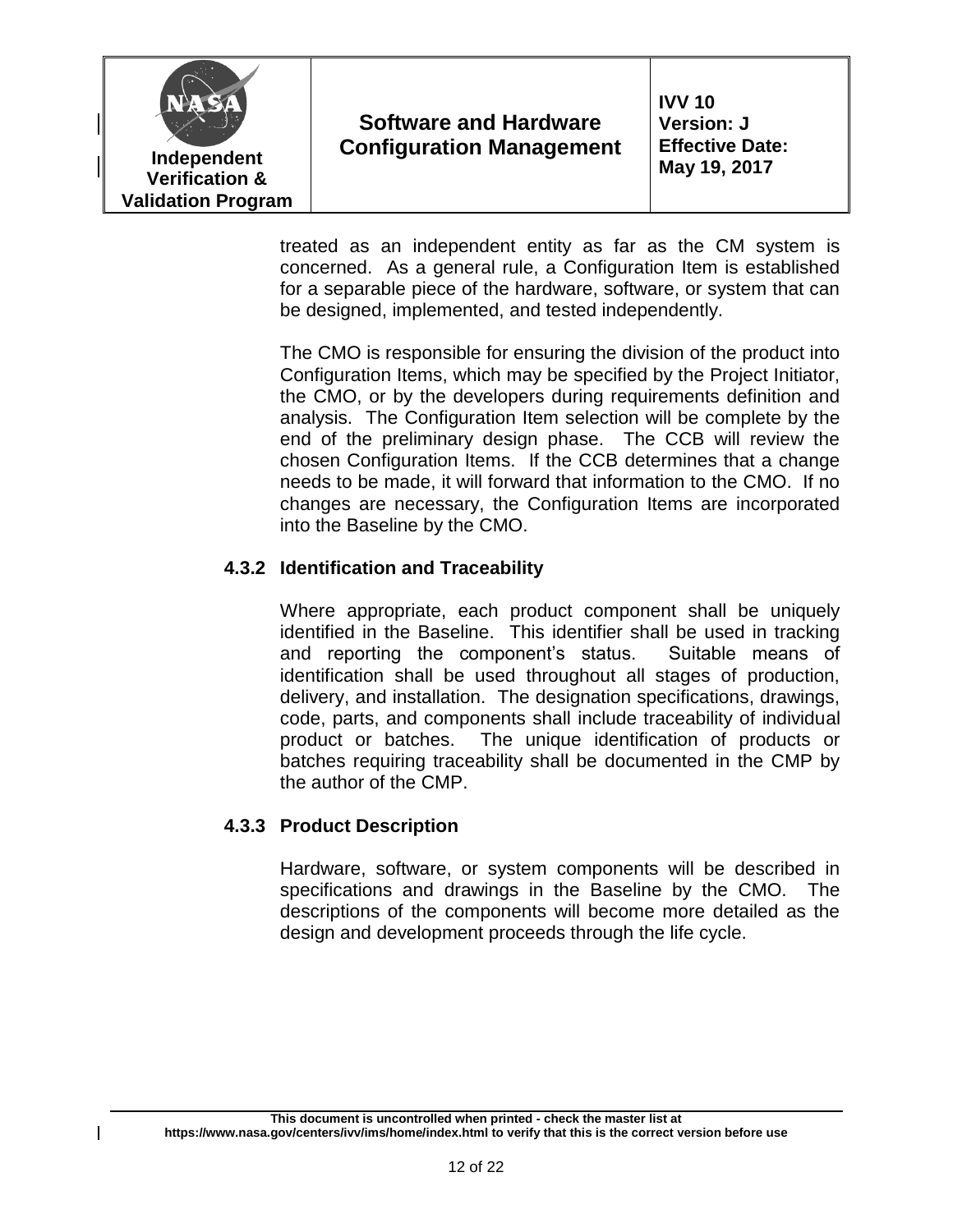

#### **4.3.4 Configuration Status Accounting Initiated**

Configuration Status Accounting establishes the record and status of the evolving product throughout its life cycle. It will provide traceability of changes to the baselined requirements, design, code and data, and associated documentation. It documents each version of the product and the changes that lead up to that version. It tracks the changes and contents of products, including their versions and releases. It defines the as-built configuration of the deliverable product.

The Configuration Librarian will initiate Configuration Status Accounting when the first specification (i.e., requirement specification) is baselined, and will continue throughout the hardware, software, or system life cycle. Configuration Status Accounting provides a list of the contents of each product's delivery and associated documentation, which is to be stored in the Configuration Library.

Configuration Status Accounting records will include the identification of the initial hardware, software, or system and associated documents, and the current status, status of evolving Baselines, status of proposed and approved changes, and the implementation status of approved changes. Configuration Status Accounting will provide periodic reports as defined in the CMP. All information will be kept in the Configuration Library.

Although the Configuration Librarian is primarily responsible for controlling and storing Configuration Status Accounting records, the integrity of the Configuration Status Accounting records is dependent upon participants in the CM process maintaining the records associated with their projects. Therefore, all participants in the CM process are encouraged to proactively maintain the Configuration Status Accounting records pertaining to their projects.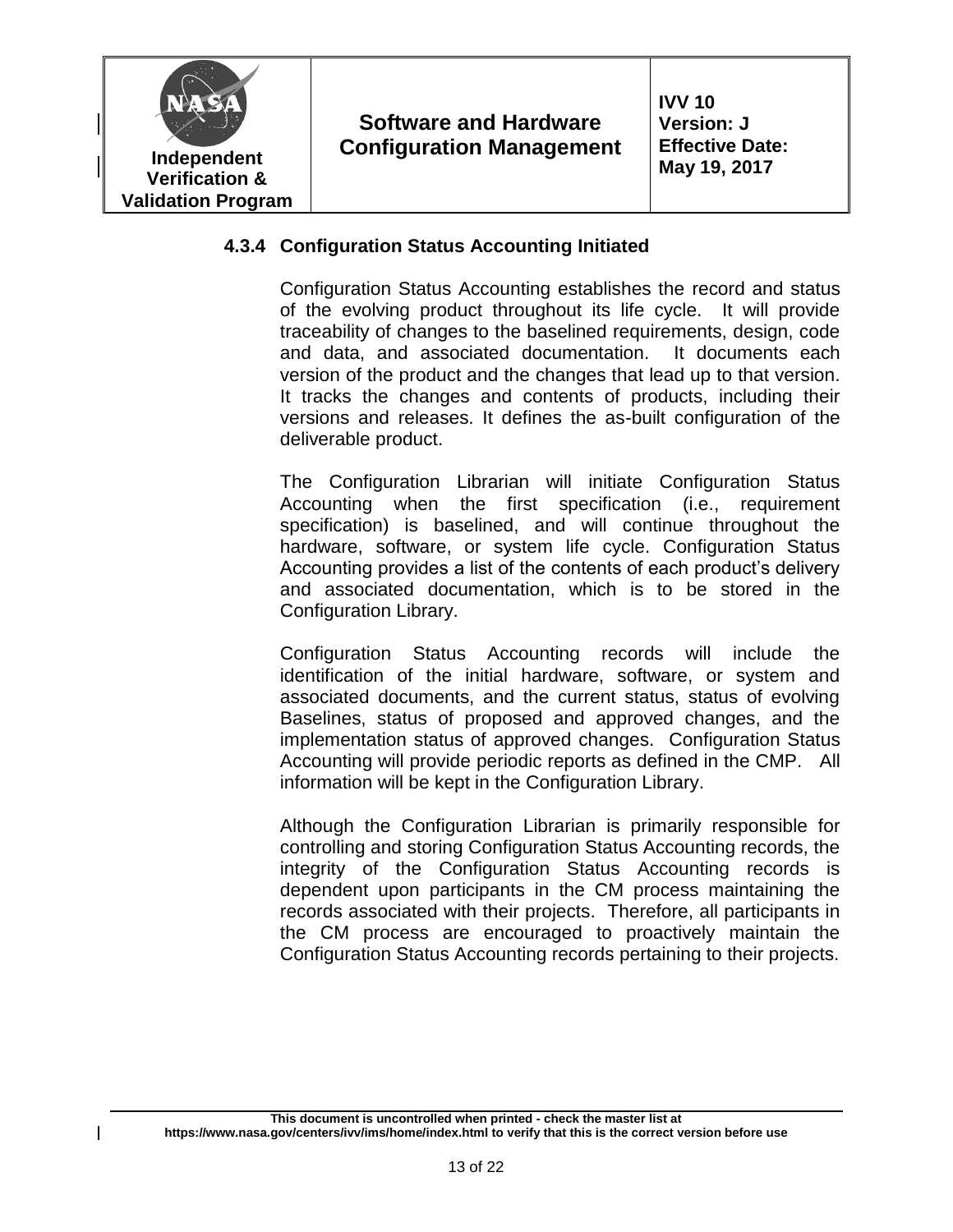

# **4.4 Configuration Control**



# **4.4.1 Change Initiation**

The CMO shall establish a method for processing CRs. Project change control will commence for products or their descriptions (e.g., drawings, specifications) after their initial approval, per Section 4.3.1, *Configuration Item Selection*.

The CMO will receive the CRs and review them for clarity and completeness. If the CMO determines that the CR is not complete, the CMO will return the CR to the Requester. Once the CR is complete, the CMO will assign the CR a unique identifier for tracking purposes and will record information about the CR in the CR tracking database or files.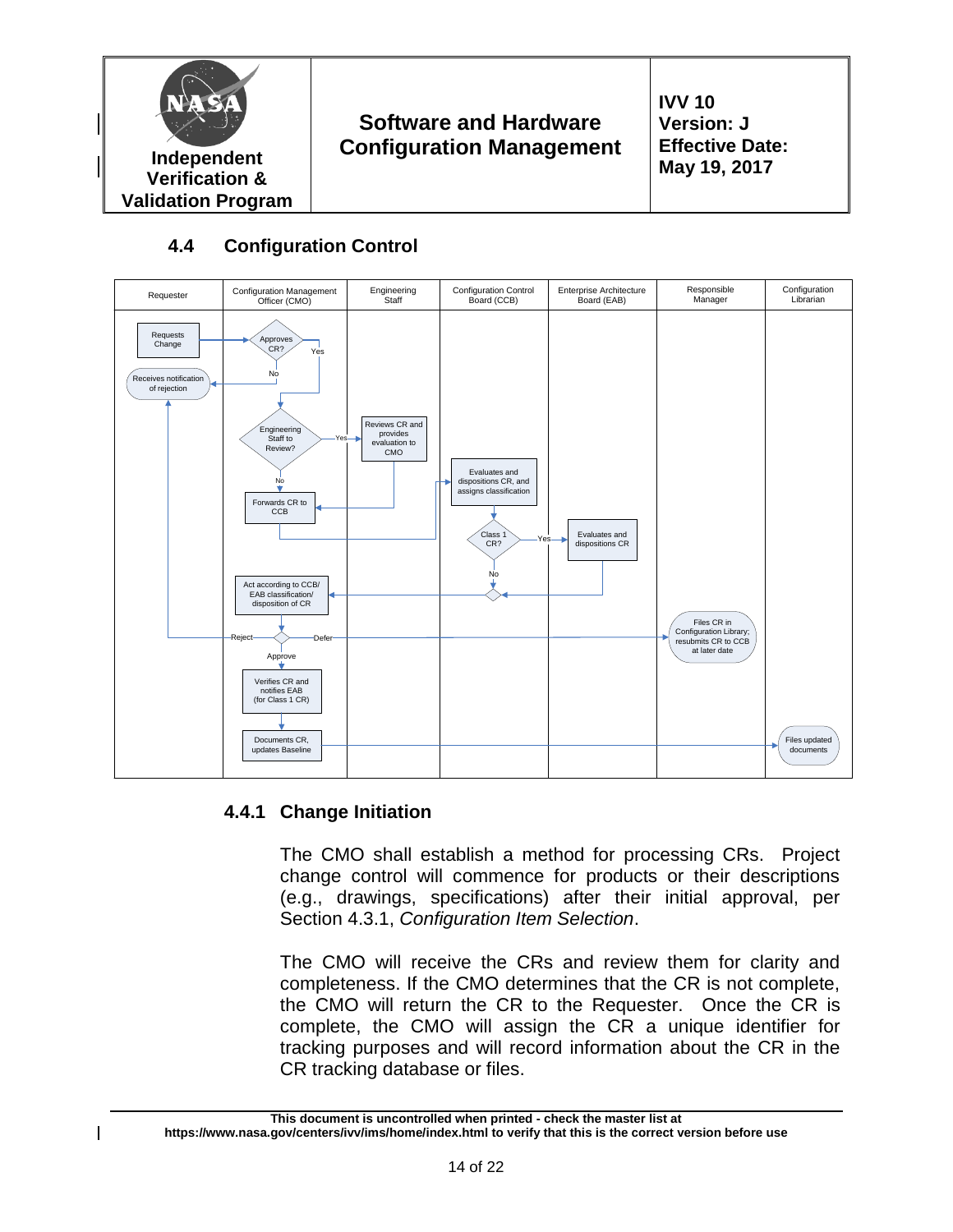

# **4.4.2 Change Classification**

Changes to hardware, software, or systems and associated documentation shall be classified according to the impact of the change and the approval authority needed. The following is an example of a classification scheme:

- Class 1 is assigned to changes that fall outside the original approved scope as defined by the EAB (e.g., modifying a system to incorporate new business requirements already fulfilled by a current system or levying new requirements on another part of the organization). The EAB shall approve these changes.
- Class 2 is assigned to changes that affect the system level requirements and/or delivery schedule (e.g., making a change that causes the schedule to slip to the right by an unanticipated amount). The CCB and Responsible Manager shall approve these changes.
- Class 3 is assigned to changes that affect the interfaces between Configuration Items and the allocation of functions to Configuration Items, or to changes that affect the component level of cost and scheduling (e.g., changing the scheduled order of deliverables that don't affect the fully loaded schedule of the project). The Responsible Manager may approve these changes with or without the CCB.
- Class 4 is assigned to changes that affect Configuration Item internal design and functionality (e.g., changing class names in a software package). Project personnel may approve these changes.

The Requester may suggest a change classification. The CMO reviews the suggested classification and assigns a working classification.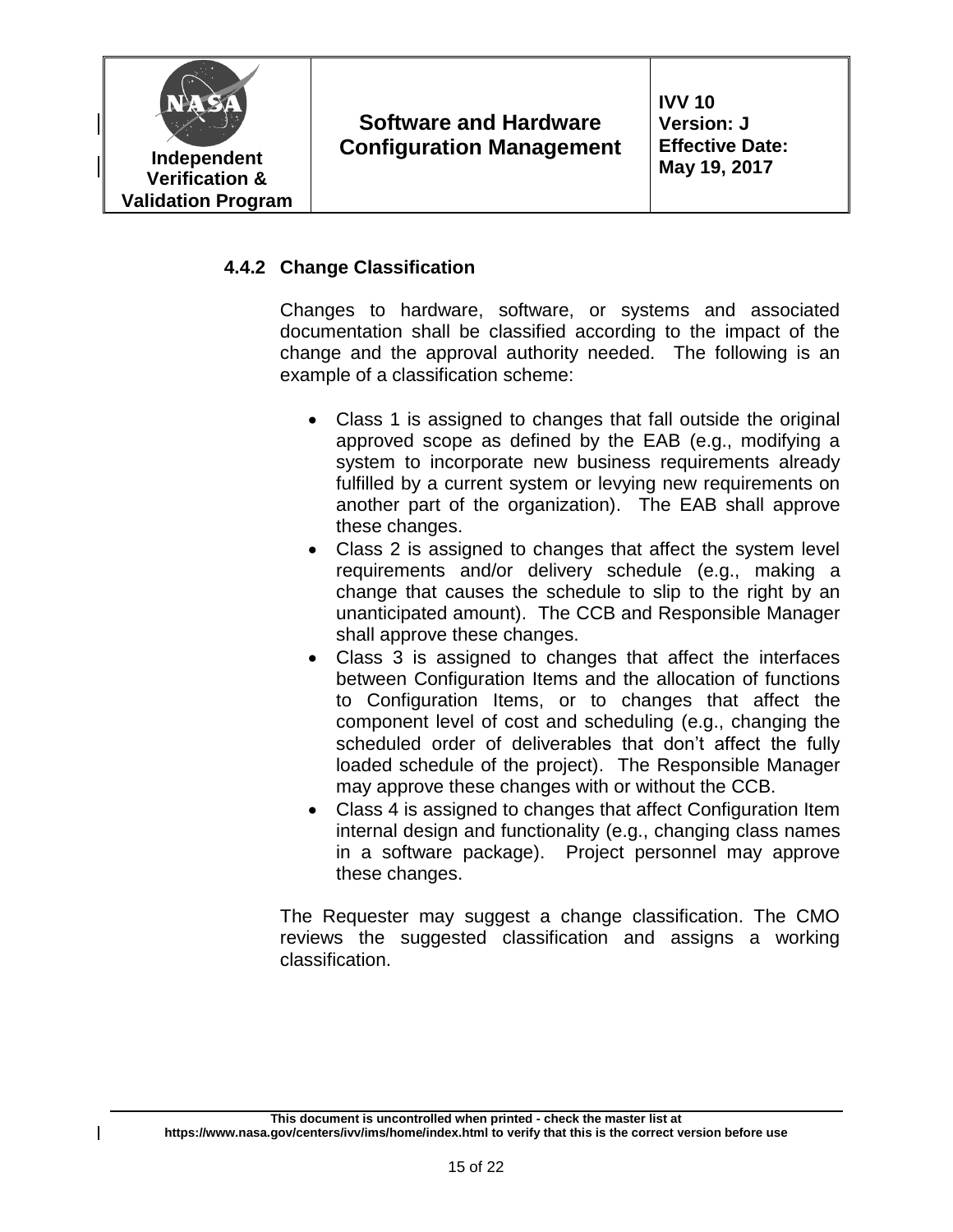

#### **4.4.3 Change Evaluation and Disposition**

Each change shall be analyzed for its impact on safety, reliability, maintainability, system functionality, interfaces, cost, schedule, impact on processes, and customer requirements in accordance with and to the rigor required in the project's CMP. The CMO may route the CR to the Engineering Staff for evaluation. The documentation becomes part of the Change Package, which is sent to the CCB for final classification and disposition.

If the CR is classified as a Class 1 change, then the CR must be taken to the EAB by the CMO for approval. A decision rendered by the EAB takes precedence over decisions rendered by the CCB, and the same actions will be taken as if the CCB had dispositioned the CR.

Rejected items are returned to the Requester along with the CCB's rationale for rejection. CRs needing further analysis are returned to the Engineering Staff with the CCB's questions or requests attached. Deferred CRs are filed in the Configuration Library by the Responsible Manager and sent back to the CCB at a time specified by the CCB in the deferral notice. Approved CRs are sent to the Engineering Staff.

The CMO is the secretary of the CCB; therefore, the CMO prepares and distributes the meeting minutes and records the current status of the CR. This information will be added to the tracking database or recorded in files.

# **4.4.4 Change Implementation**

Approved CRs are used as change authorization forms. The Engineering Staff schedules the resources to make the change. Official copies of the Baseline components to be changed are obtained from the Configuration Library by the CMO. Associated documentation has to be revised to reflect the change. Once the change has been made and testing is completed, the revised component and documents are returned from the CMO to the control of the Configuration Library.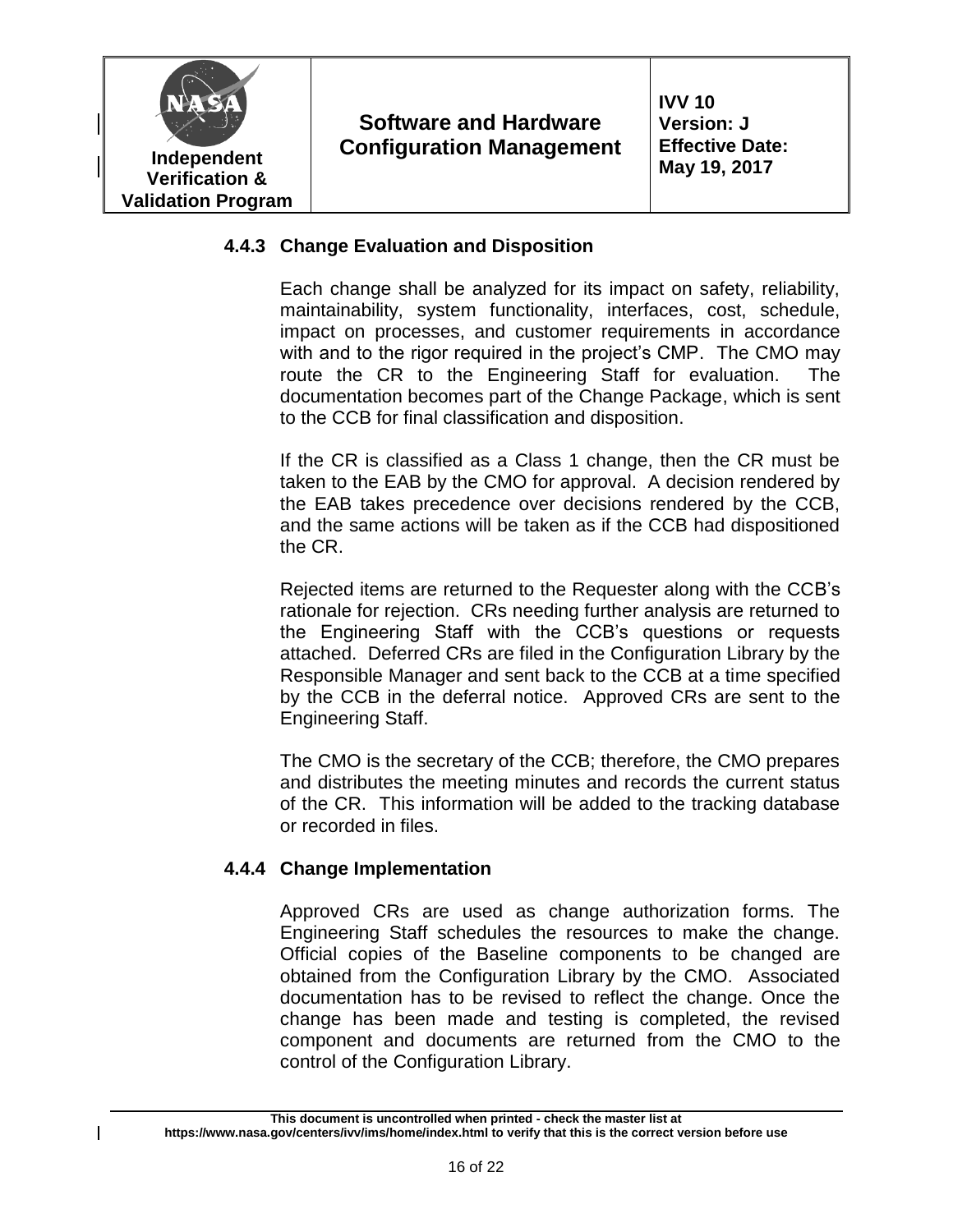

# **4.4.5 Change Verification**

The implemented changes shall be verified by the CMO (this will usually occur at the Configuration Item level). This may require the rerun of tests specified in the test plan or the development of additional test documentation. For software changes, regression testing will usually have to be included in the test to assure that errors have not been introduced in existing functions by the change. Once verification is complete, the Engineering Staff shall submit evidence of the change to the Configuration Library. The Configuration Librarian will then include the changed items in the new version of the Baseline.

After the successful implementation and testing of the change described in the CR, the CMO will record the occurrence of this process in the CR tracking database or files.

#### **4.4.6 Baseline Change Control**

Changes to hardware, software, or systems are not complete until the changes have been implemented, tested, documented, and verified. In the case of a Class 1 change, the EAB shall be notified upon verification by the CMO so that the "As-Is" Documentation and "To-Be" Documentation can be modified to reflect the current state. All changes, regardless of classification, will be updated in the project's Configuration Baseline by the CMO.

#### **4.5 Configuration Authentication**

Configuration Authentication for hardware shall only be performed when required by the CMP. Section 4.1.6 of NPR 7150.2 establishes Configuration Authentication requirements for software. In addition, the CMP will define what aspects will be reported, and the criteria of the report. Configuration Authentication is accomplished by performing a Functional Configuration Report (FCR) and a Physical Configuration Report (PCR).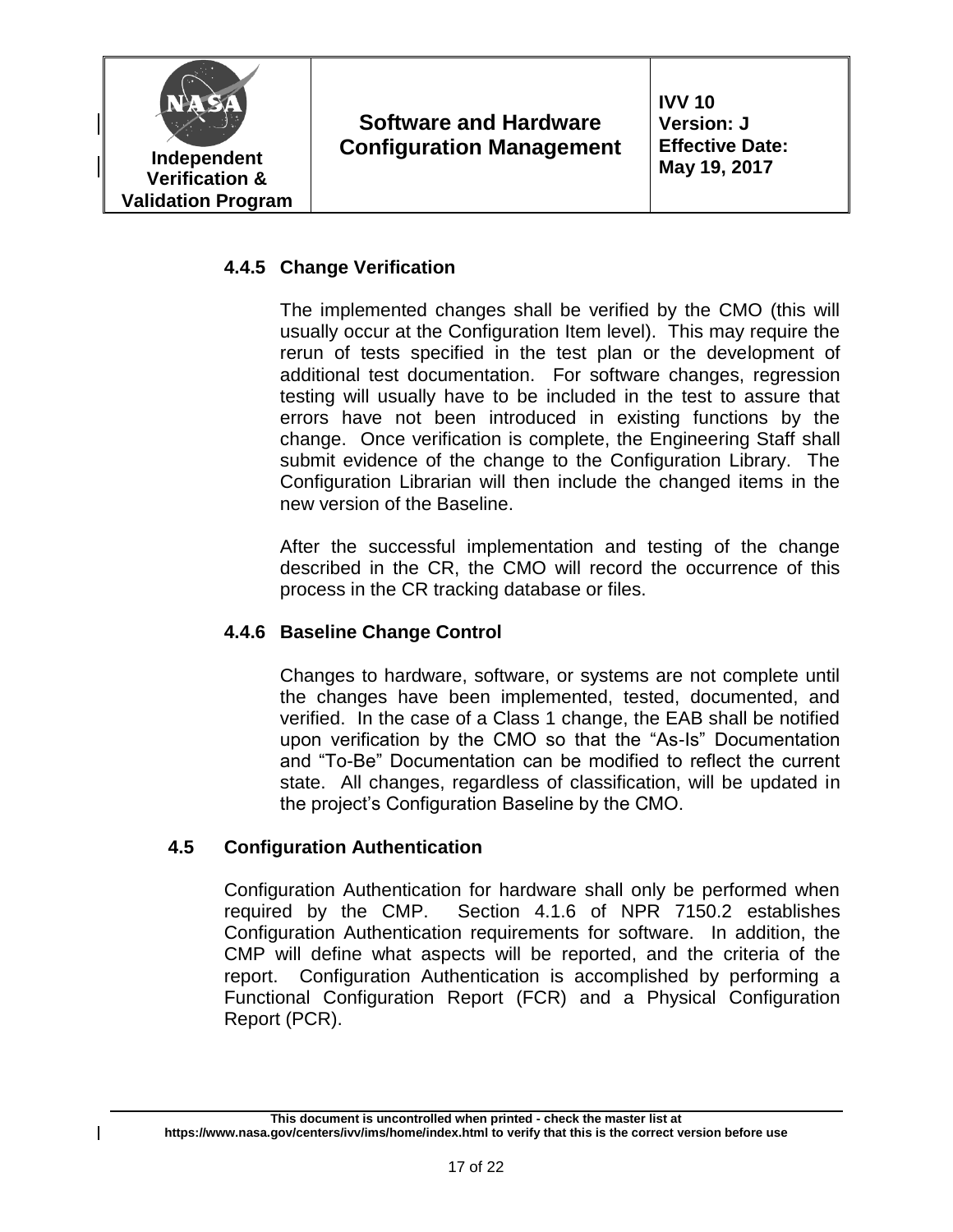

#### **4.5.1 Functional Configuration Report (FCR)**

The FCR demonstrates that the actual performance of the Configuration Item complies with the requirements stated in the baselined documentation. The FCR will show the test methods, procedures, reports, and other engineering design documentation (e.g., requirements traceability matrix).

# **4.5.2 Physical Configuration Report (PCR)**

The PCR is the examination of the as-built version of the component against the baselined technical documentation defining the component. The PCR will demonstrate that changes to be included in the version of the delivered product are included, and that all required items of hardware, software, system, data, procedures, and documentation are included.

#### **5.0 Metrics**

Any metrics associated with this SLP are established and tracked within the NASA IV&V Metrics Program.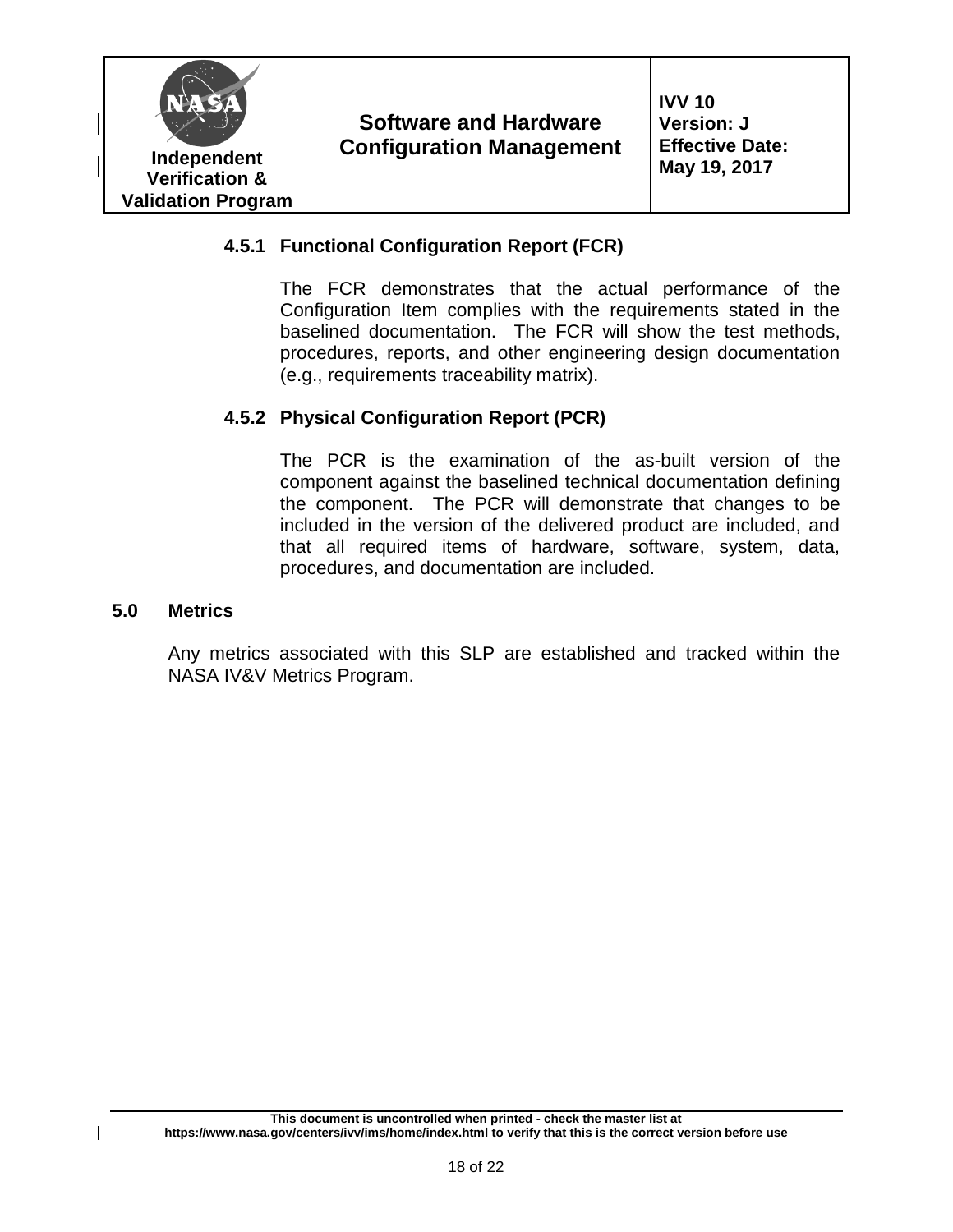

#### **6.0 Records**

 $\overline{\phantom{a}}$ 

The following records will be generated or updated and filed in accordance with this SLP and IVV 16, *Control of Records*, and in reference to NPR 1441.1, *NASA Records Management Program Requirements*.

| <b>Record Name</b>                  | Original | <b>Vital</b> | <b>Responsible</b><br><b>Person</b>   | <b>Retention Requirement</b>                                                                                                                                                                                                                             | Location                 |  |
|-------------------------------------|----------|--------------|---------------------------------------|----------------------------------------------------------------------------------------------------------------------------------------------------------------------------------------------------------------------------------------------------------|--------------------------|--|
| <b>CMP</b>                          | Υ        | N            | Project<br>Configuration<br>Librarian | Destroy 5 years after<br>system is superseded by a<br>new iteration, or is<br>terminated, defunded, or no<br>longer needed for agency /<br>IT administrative purposes,<br>but longer retention is<br>authorized if required for<br>business use. (2/14C) | Configuration<br>Library |  |
| Configuration<br><b>Baseline</b>    | Υ        | N            | Project<br>Configuration<br>Librarian | Destroy 5 years after<br>system is superseded by a<br>new iteration, or is<br>terminated, defunded, or no<br>longer needed for agency /<br>IT administrative purposes,<br>but longer retention is<br>authorized if required for<br>business use. (2/14C) | Configuration<br>Library |  |
| Function<br>Configuration<br>Report | Y        | N            | Project<br>Configuration<br>Librarian | Destroy 5 years after<br>system is superseded by a<br>new iteration, or is<br>terminated, defunded, or no<br>longer needed for agency /<br>IT administrative purposes,<br>but longer retention is<br>authorized if required for<br>business use. (2/14C) | Configuration<br>Library |  |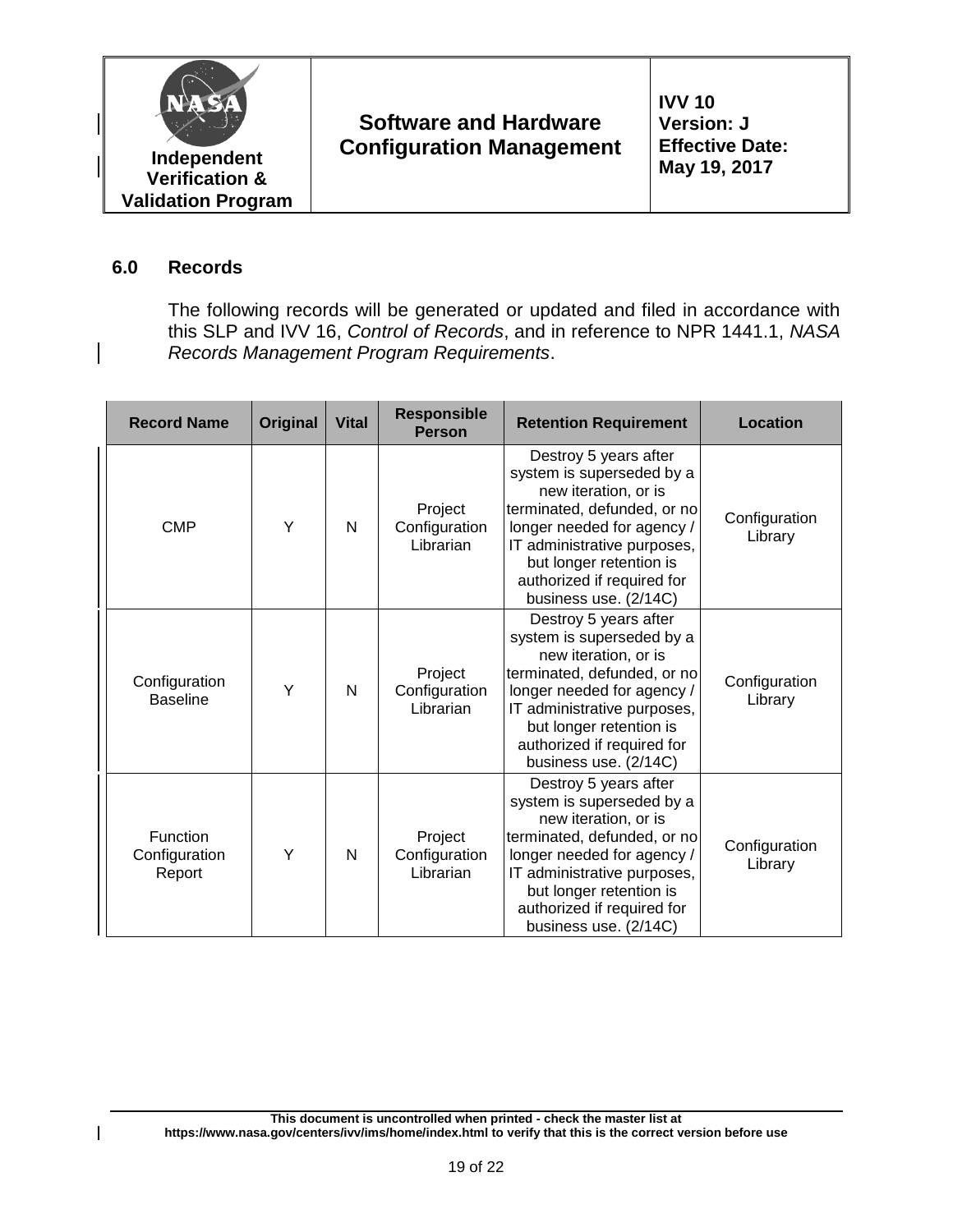| NA S                                | Independent<br><b>Verification &amp;</b><br><b>Validation Program</b> |   | <b>Software and Hardware</b><br><b>Configuration Management</b> |                                                                                                                                                                                                                                                          | <b>IVV 10</b><br><b>Version: J</b><br><b>Effective Date:</b><br>May 19, 2017 |                          |
|-------------------------------------|-----------------------------------------------------------------------|---|-----------------------------------------------------------------|----------------------------------------------------------------------------------------------------------------------------------------------------------------------------------------------------------------------------------------------------------|------------------------------------------------------------------------------|--------------------------|
| Physical<br>Configuration<br>Report | Υ                                                                     | N | Project<br>Configuration<br>Librarian                           | Destroy 5 years after<br>system is superseded by a<br>new iteration, or is<br>terminated, defunded, or no<br>longer needed for agency /<br>IT administrative purposes,<br>but longer retention is<br>authorized if required for<br>business use. (2/14C) |                                                                              | Configuration<br>Library |
| <b>CM Reference List</b>            | Υ                                                                     | N | <b>IT Lead</b>                                                  | Destroy 5 years after<br>system is superseded by a<br>new iteration, or is<br>terminated, defunded, or no<br>longer needed for agency /<br>IT administrative purposes,<br>but longer retention is<br>authorized if required for<br>business use. (2/14C) |                                                                              | <b>ECM</b>               |

 $\begin{array}{c} \rule{0pt}{2ex} \rule{0pt}{2ex} \rule{0pt}{2ex} \rule{0pt}{2ex} \rule{0pt}{2ex} \rule{0pt}{2ex} \rule{0pt}{2ex} \rule{0pt}{2ex} \rule{0pt}{2ex} \rule{0pt}{2ex} \rule{0pt}{2ex} \rule{0pt}{2ex} \rule{0pt}{2ex} \rule{0pt}{2ex} \rule{0pt}{2ex} \rule{0pt}{2ex} \rule{0pt}{2ex} \rule{0pt}{2ex} \rule{0pt}{2ex} \rule{0pt}{2ex} \rule{0pt}{2ex} \rule{0pt}{2ex} \rule{0pt}{2ex} \rule{0pt}{$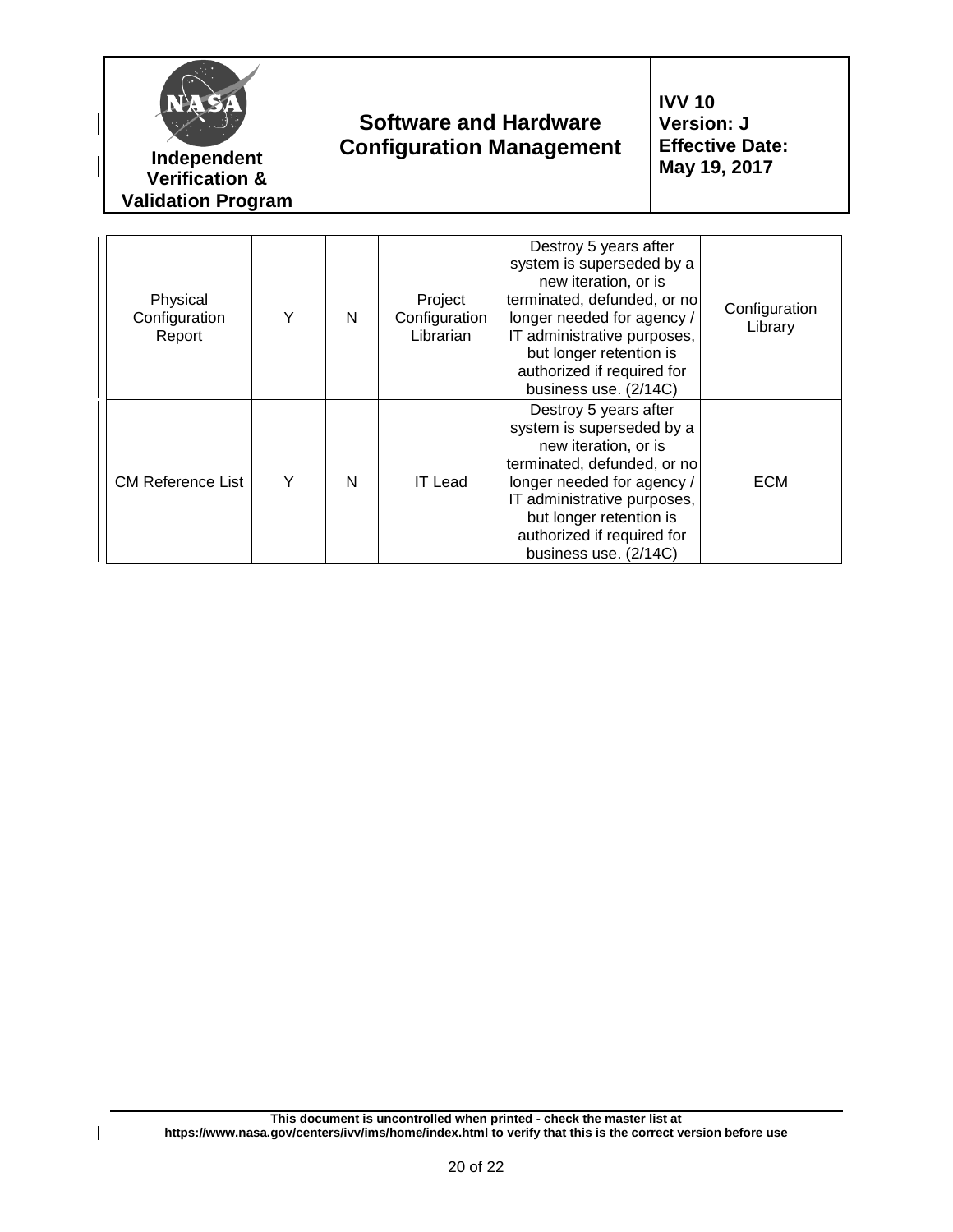

**Independent Verification & Validation Program**

# **Software and Hardware Configuration Management**

**IVV 10 Version: J Effective Date: May 19, 2017**

| <b>VERSION HISTORY</b> |                                                                                                                                 |                                                                                                                                                               |                       |                       |  |  |  |
|------------------------|---------------------------------------------------------------------------------------------------------------------------------|---------------------------------------------------------------------------------------------------------------------------------------------------------------|-----------------------|-----------------------|--|--|--|
| Version                | <b>Description of Change</b>                                                                                                    | Rationale for Change                                                                                                                                          | Author                | <b>Effective Date</b> |  |  |  |
| <b>Basic</b>           | <b>Initial Release</b>                                                                                                          |                                                                                                                                                               | <b>Roger Harris</b>   | 07/28/2005            |  |  |  |
| A                      | Conformed to IVV 05-2                                                                                                           |                                                                                                                                                               | Roger Harris          | 02/07/2006            |  |  |  |
| B                      | Added references to Enterprise Architec-                                                                                        |                                                                                                                                                               | <b>Roger Harris</b>   | 11/21/2006            |  |  |  |
|                        | ture, supplied corrections to process flow,<br>and changed reference documents                                                  |                                                                                                                                                               |                       |                       |  |  |  |
| $\mathsf{C}$           | Update process flow diagrams to align with<br>Facility Management paradigm.                                                     |                                                                                                                                                               | Stephanie<br>Ferguson | 05/19/2008            |  |  |  |
| D                      | Changed "IV&V Facility" to "IV&V Program"                                                                                       |                                                                                                                                                               | Stephanie<br>Ferguson | 02/19/2009            |  |  |  |
| E                      | <b>Changed Configuration Reporting section</b>                                                                                  |                                                                                                                                                               | <b>Roger Harris</b>   | 05/11/2010            |  |  |  |
| F                      | Updated to reflect changes due to IVV 11                                                                                        |                                                                                                                                                               | <b>Roger Harris</b>   | 08/09/2010            |  |  |  |
| G                      | Added reference to CM Reference List,<br>updated scope, and added guidance to<br>determine if CM should be used on a<br>project |                                                                                                                                                               | <b>Roger Harris</b>   | 04/12/2011            |  |  |  |
| H                      | Change CMP Process and flowchart. Add<br>responsibility for coordinating with IT Group<br>and updating CM Reference List        | CAR: 2013-C-386. The CM<br>Reference List (required to<br>identify the existence, location,<br>and responsibility for each CMP)<br>is not actively being used | Doug Dorrer           | 04/02/2013            |  |  |  |
|                        | Remove references to canceled S3401.<br>Reflect renaming of IVV 11 and T2401.                                                   | <b>Annual Document Review.</b>                                                                                                                                | Doug Dorrer           | 07/09/2014            |  |  |  |